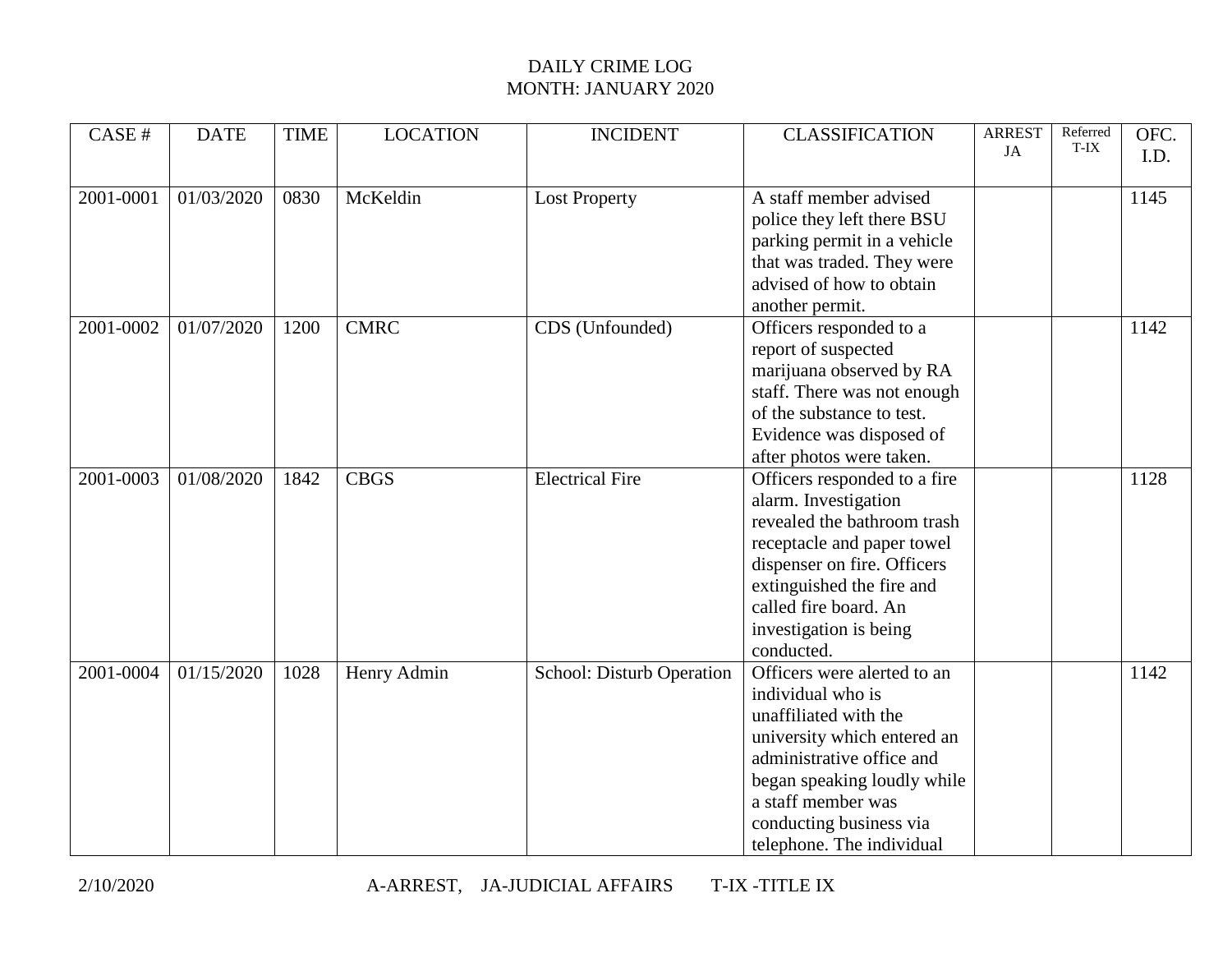|           |            |      |                                                              |                                                              | tossed papers at the staff<br>member and left the office.<br>Due to several instances of a<br>similar nature, officers<br>located the individual and<br>issued them a trespass<br>warning.                                 |    |      |  |
|-----------|------------|------|--------------------------------------------------------------|--------------------------------------------------------------|----------------------------------------------------------------------------------------------------------------------------------------------------------------------------------------------------------------------------|----|------|--|
| 2001-0005 | 01/15/2020 | 1441 | <b>Computer Science</b>                                      | <b>Fire Alarm Activation</b>                                 | Officers responded to a fire<br>alarm activation.<br>Investigation revealed the<br>alarm was activated by dust<br>while contractors were<br>doing maintenance on the<br>floors of the building.                            |    | 1145 |  |
| 2001-0006 | 01/15/2020 | 1602 | Issued in Error (See<br><b>ACRES</b> Report<br>#HD11140000M) | Issued in Error (See<br><b>ACRES</b> Report<br>#HD11140000M) | <b>Issued in Error (See ACRES</b><br>Report #HD11140000M)                                                                                                                                                                  |    | 1140 |  |
| 2001-0007 | 01/16/2020 | 0939 | $NSC - LotO$                                                 | Impound                                                      | An illegally parked vehicle<br>was ticketed and towed.                                                                                                                                                                     |    | 1154 |  |
| 2001-0008 | 01/17/2020 | 0909 | McKeldin Gym                                                 | <b>Lost Property</b>                                         | A faculty member advised<br>they lost their BSU parking<br>permit. They were advised<br>of how to obtain another<br>permit.                                                                                                |    | 1145 |  |
| 2001-0009 | 01/18/2020 | 2115 | <b>BSU Charter Bus</b>                                       | Misc. Incident (Verbal<br>Dispute)                           | Officers responded to a<br>report of a verbal dispute<br>between a staff member and<br>a student while traveling on<br>a BSU bus. An investigation<br>is being conducted.<br>Referred to the Office of<br>Student Conduct. | JA | 1142 |  |
| 2001-0010 | 01/21/2020 | 1157 | McKeldin Gym                                                 | <b>Lost Property</b>                                         | A student advised they lost<br>their BSU parking permit.                                                                                                                                                                   |    | 1142 |  |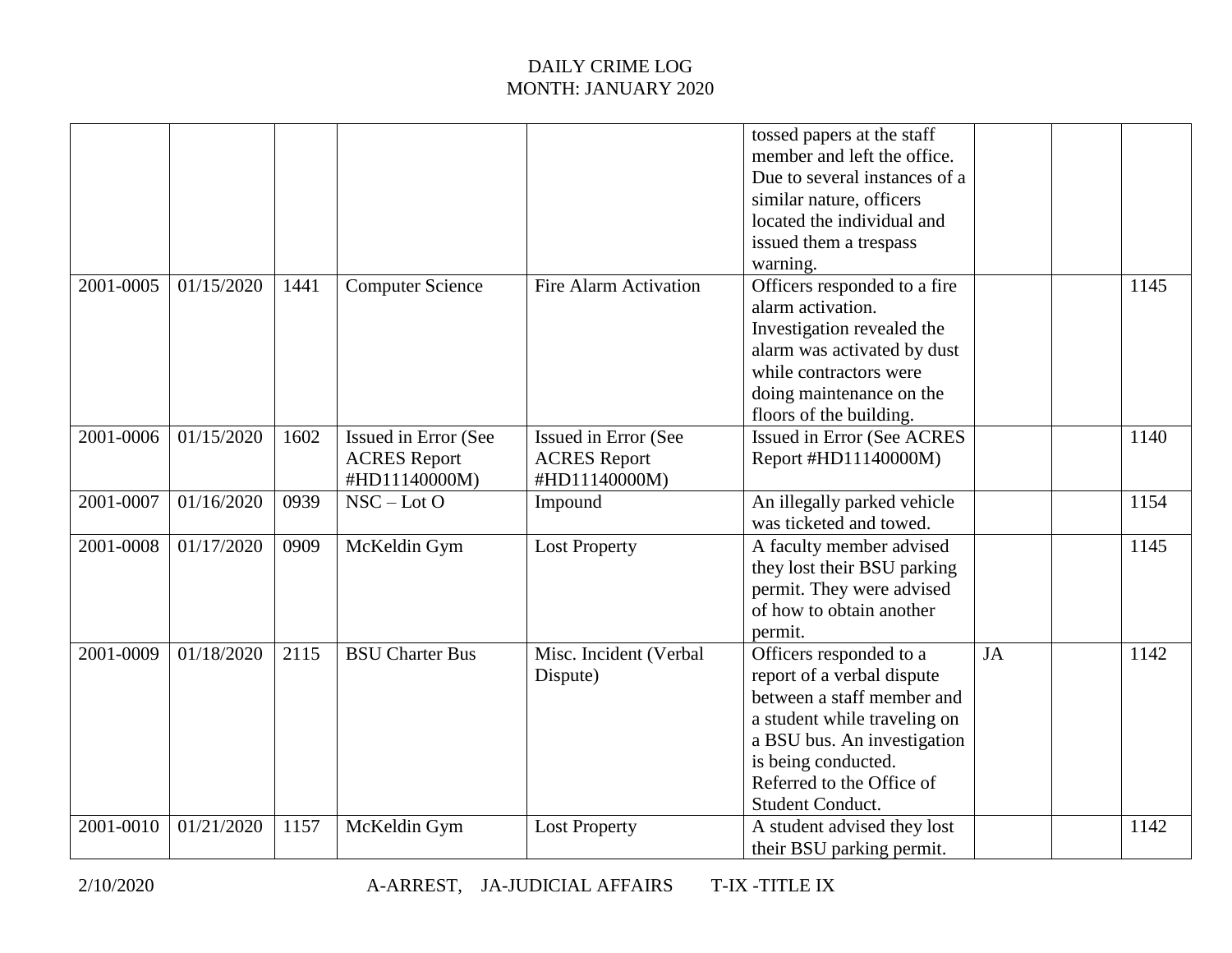|                        |                          |              |              |                                    | They were advised of how<br>to obtain another permit.                                                                                                                                                                                                                       |    |              |
|------------------------|--------------------------|--------------|--------------|------------------------------------|-----------------------------------------------------------------------------------------------------------------------------------------------------------------------------------------------------------------------------------------------------------------------------|----|--------------|
| 2001-0011              | 01/27/2020               | 1115         | McKeldin Gym | <b>Lost Property</b>               | A staff member advised<br>their laptop computer was<br>stolen. The property was<br>later located and returned.                                                                                                                                                              |    | 1142         |
| 2001-0012              | 01/27/2020               | 1345         | McKeldin gym | <b>Disorderly Conduct</b>          | Officers were alerted to<br>person being disorderly in<br>the lobby of the McKeldin<br>Gym Police Station.<br>Officers responded, isolated<br>the individuals and de-<br>escalated the situation.<br>Referred to the Office of<br>Student Conduct.                          | JA | 1142         |
| 2001-0013              | 01/27/2020               | 2214         | Towers       | <b>CDS</b>                         | Officers were alerted to<br>suspected marijuana found<br>by RA staff while doing<br>room checks. Same was<br>confiscated and tested with<br>positive results. Referred to<br>the Office of Student<br>Conduct.                                                              | JA | 1128         |
| 2001-0014<br>2001-0015 | 01/28/2020<br>01/29/2020 | 0143<br>0720 | <b>CMRC</b>  | Misc. Incident (Knock and<br>Talk) | Officers heard extremely<br>loud music coming from a<br>residential dwelling while<br>on the exterior of the<br>building. Officers did a<br>knock and talk and called<br>for RA staff to respond. RA<br>staff responded spoke with<br>the residents about their<br>conduct. | JA | 1143<br>1142 |
|                        |                          |              | Lot Q        | Impound                            | An illegally parked vehicle                                                                                                                                                                                                                                                 |    |              |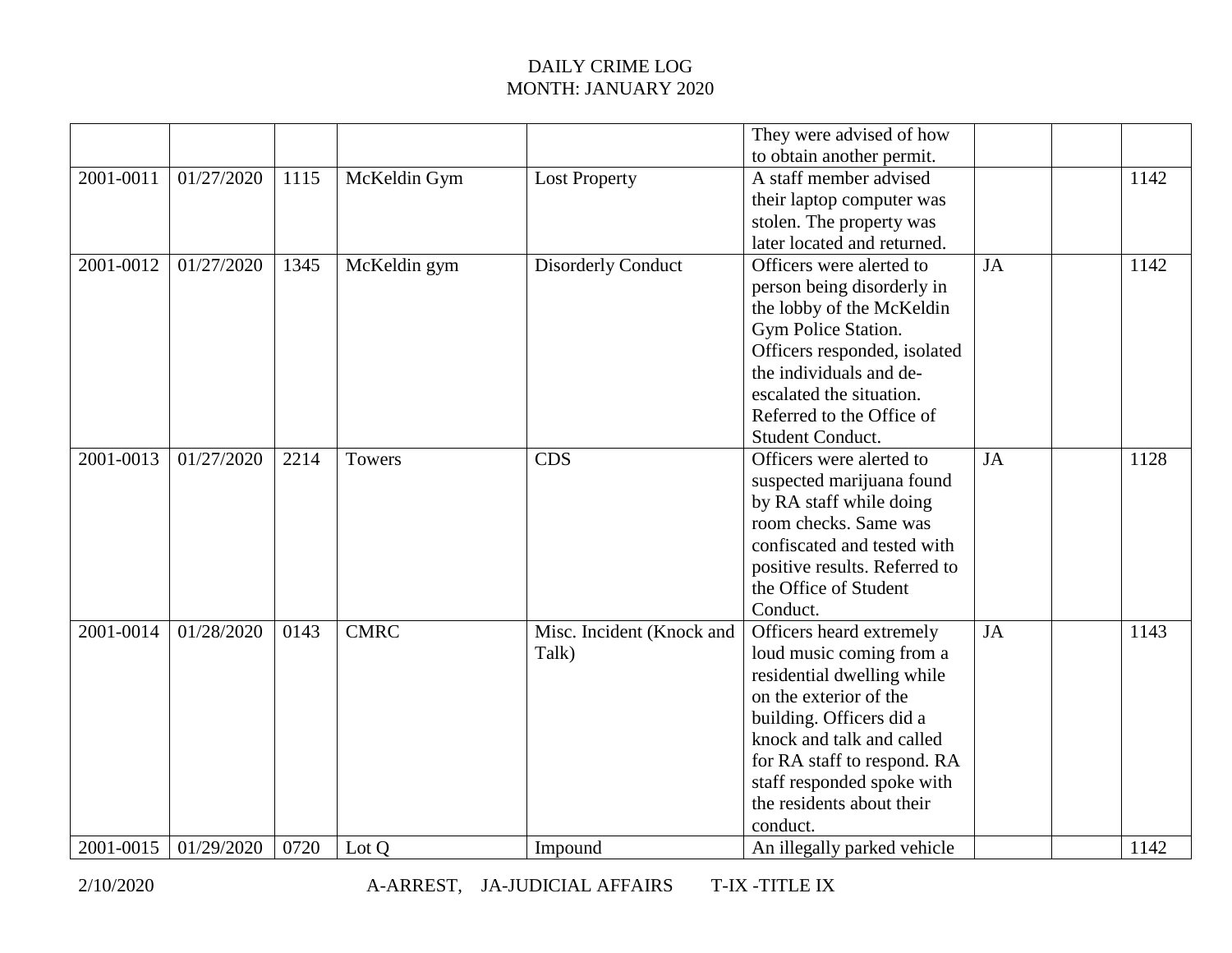|           |            |      |                         |                                   | was ticketed and towed.        |  |      |
|-----------|------------|------|-------------------------|-----------------------------------|--------------------------------|--|------|
| 2001-0016 | 01/30/2020 | 1006 | <b>NSC</b>              | Misc. Incident (Elevator)         | Officers responded to          |  | 1145 |
|           |            |      |                         |                                   | persons stuck on an            |  |      |
|           |            |      |                         |                                   | elevator. Facilities was       |  |      |
|           |            |      |                         |                                   | contacted and advised they     |  |      |
|           |            |      |                         |                                   | don't provide elevator         |  |      |
|           |            |      |                         |                                   | service and to contact the     |  |      |
|           |            |      |                         |                                   | manufacturer of the            |  |      |
|           |            |      |                         |                                   | elevator. PGFD was             |  |      |
|           |            |      |                         |                                   | contacted and released the     |  |      |
|           |            |      |                         |                                   | persons without further        |  |      |
|           |            |      |                         |                                   | incident.                      |  |      |
| 2001-0017 | 01/30/2020 | 1518 | <b>Computer Science</b> | Theft Under \$1500<br>$\mathbf 1$ | $6(E)$ \$500 Laptop            |  | 1140 |
|           |            |      |                         |                                   | <b>Computer Officers were</b>  |  |      |
|           |            |      |                         |                                   | advised a laptop computer      |  |      |
|           |            |      |                         |                                   | was not returned to a staff    |  |      |
|           |            |      |                         |                                   | member by a graduate           |  |      |
|           |            |      |                         |                                   | student after it was issued to |  |      |
|           |            |      |                         |                                   | them and the semester          |  |      |
|           |            |      |                         |                                   | ended. Investigation is        |  |      |
|           |            |      |                         |                                   | being conducted.               |  |      |
| 2001-0018 | 01/31/2020 | 0815 | Library                 | <b>Property Damage</b>            | Contractors advised officers   |  | 1145 |
|           |            |      |                         |                                   | of a broken glass door.        |  |      |
|           |            |      |                         |                                   | Facilities was advised.        |  |      |
| 2001-0019 | 01/30/2020 | 1830 | McKeldin                | <b>Lost Property</b>              | A student reported losing      |  | 1145 |
|           |            |      |                         |                                   | their wallet containing        |  |      |
|           |            |      |                         |                                   | various cards and \$50 cash.   |  |      |
|           |            |      |                         |                                   |                                |  |      |
|           |            |      |                         |                                   |                                |  |      |
|           |            |      |                         |                                   |                                |  |      |
|           |            |      |                         |                                   |                                |  |      |
|           |            |      |                         |                                   |                                |  |      |
|           |            |      |                         |                                   |                                |  |      |